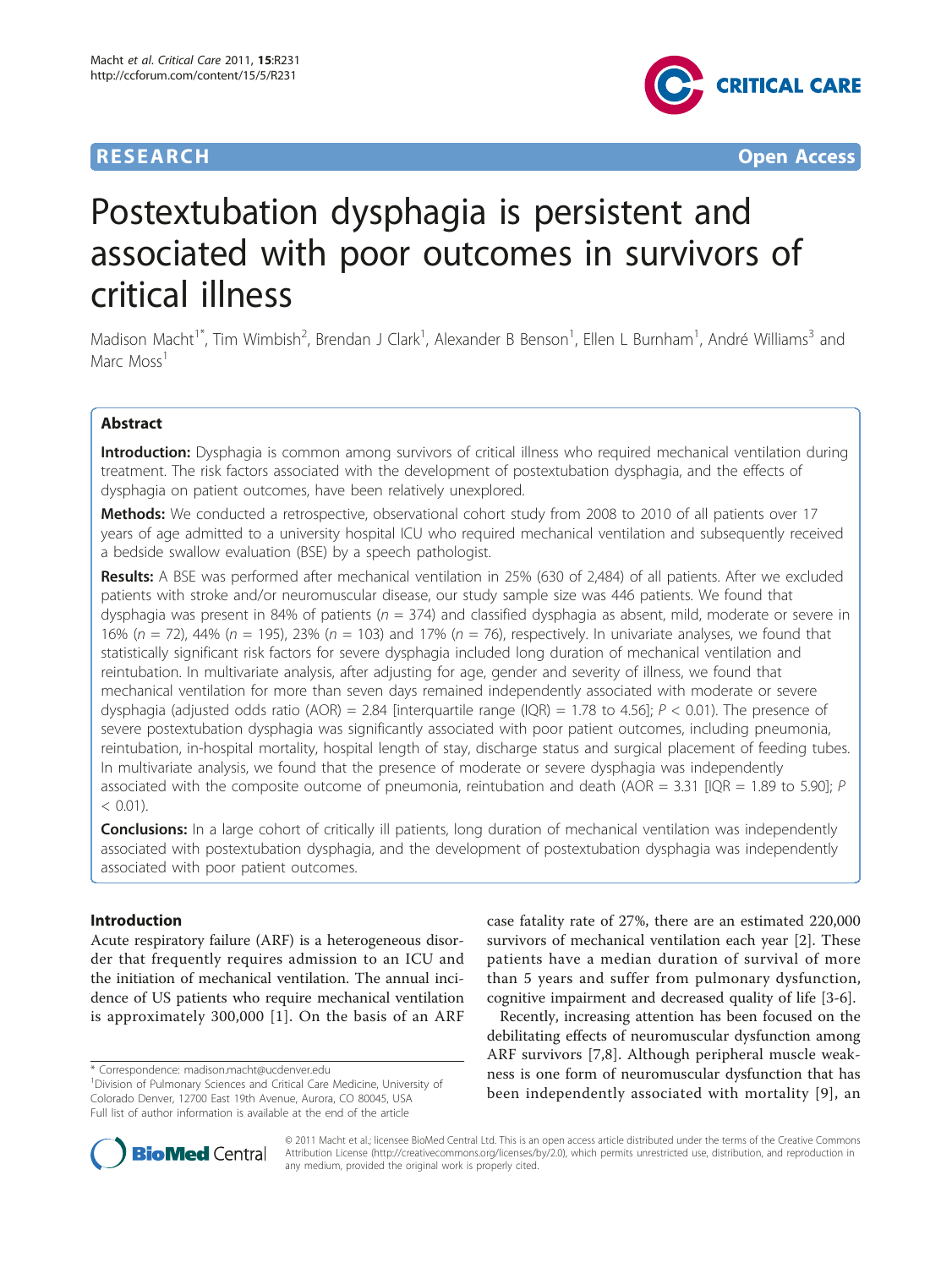underrecognized form is swallowing dysfunction. Also known as "dysphagia," swallowing dysfunction is the inability to effectively transfer food and liquid from the mouth into the stomach. The consequences of dysphagia in non-critically ill, neurologically impaired patients include aspiration, pneumonia, malnutrition, placement of feeding tubes, decreased quality of life, increased institutional care and increased mortality [[10-12\]](#page-7-0).

The development of dysphagia has been reported to be common among ARF survivors, with estimates ranging from 3% to 62% in a recent meta-analysis [[13\]](#page-7-0). Although known risk factors for dysphagia in non-critically ill patients include stroke and neuromuscular dysfunction, the risk factors for the development of postextubation dysphagia have been relatively unexplored [[12,14](#page-7-0)-[16](#page-7-0)]. The duration of mechanical ventilation was associated with dysphagia in two studies [[17,18\]](#page-7-0); however, other work has shown these characteristics to be unrelated [[19-21](#page-7-0)]. In addition, the effects of swallowing dysfunction on hospital outcomes such as length of stay, pneumonia and reintubation are also relatively unknown. Therefore, we sought to identify specific risk factors associated with dysphagia in these patients and to define the effects of postextubation dysphagia on outcomes in ARF patients.

# Materials and methods

# Study design

Using the University of Colorado Hospital medical records system, we conducted a retrospective, observational cohort study of ICU survivors who had undergone a bedside swallow evaluation (BSE) by a speech pathologist. Patients were eligible if they met all of the following criteria: (1) admission to any ICU during the twoyear period from April 2008 to April 2010, (2) mechanical ventilation for any duration, (3) BSE by a speech pathologist and (4) older than 17 years of age. We included patients who received short-duration mechanical ventilation (less than 48 hours), as previous authors have suggested that even short-term endotracheal intubation may cause swallowing dysfunction [[22,23\]](#page-7-0). The decision to consult a speech pathologist was left to the discretion of the primary treating physicians. Patients were excluded if they (1) had an acute or preexisting diagnosis of either a neuromuscular disease or a cerebrovascular accident (CVA) or (2) received their first BSE prior to the initiation of mechanical ventilation. The Colorado Multiple Institutional Review Board approved both the study protocol and a waiver of informed consent.

# Data collection

Patients who had been assessed using a BSE were identified in a speech-language pathology database. Data were abstracted from various components of the medical records, including admission and progress notes, discharge summaries, ICU flow sheets, laboratory and radiological data and internal diagnostic coding.

# Data analysis

Our first analysis was to determine the risk factors for the presence of swallowing dysfunction. In this analysis, the primary independent variable of interest was the duration of mechanical ventilation, and secondary variables of interest included reintubation, endotracheal tube size and severity of illness. Duration of mechanical ventilation was calculated using the hospital database. Endotracheal tube size was recorded from a respiratory therapy database and corresponded to the internal diameter of the endotracheal tube in millimeters. Severity of illness was measured using the Sequential Organ Failure Assessment (SOFA) score and was calculated at the time of admission to the ICU. The partial pressure of arterial oxygen to fraction of inspired oxygen (PaO $_2/$  $FiO<sub>2</sub>$ ) ratio was corrected for the altitude and mean atmospheric pressure in Denver  $(PaO<sub>2</sub>/FiO<sub>2</sub> SOFA score)$  $=$  (PaO<sub>2</sub>/FiO<sub>2</sub> Denver)  $\div$  0.826). We omitted the component of the SOFA score corresponding to the Glasgow Coma Scale (GCS) score, as these data were not routinely available. When examining reintubation, we recorded the timing of reintubation in relation to the initial BSE.

Our primary outcome variable for this analysis was the presence of swallowing dysfunction as determined by certified speech pathologists. BSEs consisted of (1) patient history; (2) examination of oral, laryngeal and vocal cord swallowing exercises; (3) swallowing trials with different food and liquid consistencies; and (4) assessment of swallowing function with various compensatory techniques. Speech pathologists used the Dysphagia Outcome and Severity Scale (DOSS), which has been reported to correlate with findings on videofluoroscopic studies of swallowing (VFSS) [\[24](#page-7-0)]. "Normal swallowing" was defined as the absence of supraglottic penetration or aspiration (DOSS score = 7), "mild dysphagia" was defined as intermittent evidence of a trace of supraglottic penetration (DOSS score  $=$  5 or 6), "moderate dysphagia" was defined as two or fewer instances of supraglottic penetration with a single food or liquid consistency (DOSS score 3 or 4) and "severe dysphagia" was defined as frank aspiration of more than one food or liquid consistency (DOSS score 1 or 2). The food and liquid consistencies used by the speech pathologists were consistent with published diets described by the American Dietetics Association National Dysphagia Diet Task Force [\[25\]](#page-7-0). The decision to perform a VFSS was made by either the speech pathologist or the treating physician. When performed, VFSS were interpreted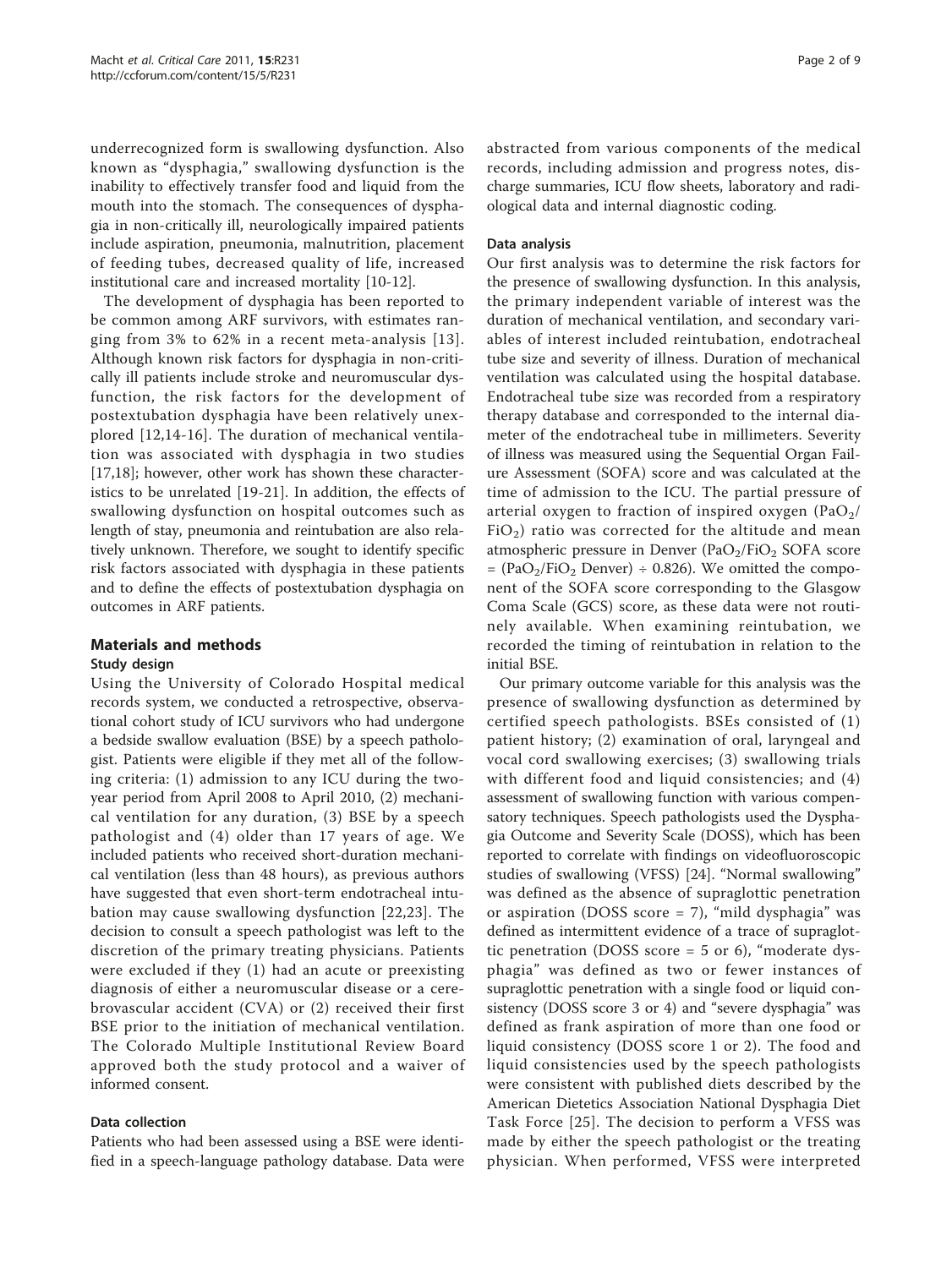primarily by radiologists and dysphagia severity was judged by treating speech pathologists, on the basis of the eight-point Penetration-Aspiration Scale [[26\]](#page-7-0). For patients who were assessed on the basis of both a BSE and a VFSS, the VFSS score was used to determine dysphagia severity. In our study, a Penetration-Aspiration Scale score of 1 indicated normal swallowing, 2 or 3 indicated mild dysphagia, 4 or 5 indicated moderate dysphagia and 6 to 8 indicated severe dysphagia. Given some interobserver variability for moderate and severe dysphagia in the initial study validating the DOSS [\[24](#page-7-0)] and the lack of validation of these scores in ICU patients, we combined moderate and severe dysphagia into one category for subsequent analyses.

In our second analysis, we attempted to determine the effect of the presence of swallowing dysfunction on a variety of outcome variables, including the need for reintubation, the development of hospital-acquired pneumonia (HAP), hospital length of stay, surgical placement of a feeding tube and in-hospital mortality. For this analysis, our primary independent variable of interest was the presence of swallowing dysfunction as defined above. Our outcome variables were defined using the following criteria. "Reintubation" was defined as the placement of an endotracheal tube for any reason after the initial endotracheal tube was removed. The diagnosis of HAP required the presence of criteria defined in the American Thoracic Society/Infectious Diseases Society of America guidelines [[27](#page-7-0)] as well as the decision of the treating physician to administer antimicrobial treatment. For hospital length of stay, we recorded both total hospital days and the time spent in the hospital after the initial BSE. "Feeding tube placement" was defined as the surgical placement of a gastric or jejunal tube by a surgeon, gastroenterologist or interventional radiologist. We predetermined that the most clinically relevant outcomes were (1) the development of pneumonia, (2) the need for reintubation and (3) in-hospital mortality. In addition to analyzing each variable separately, we created a composite outcome of these three variables. We recorded the existence of the composite outcome if any one of these three variables was present. For the purposes of our analyses, patients with the presence of only one outcome were treated the same as patients with the presence of two or three outcomes.

# Statistical analysis

Data that were not normally distributed are reported as medians [25th to 75th interquartile ranges]. Univariate comparisons were evaluated using the  $\chi^2$  test or Kruskal-Wallis test as appropriate. Nonparametric tests were used when data were not normally distributed. Backward logistic regression models were used to determine

the effect of the duration of mechanical ventilation on the presence of dysphagia and the effect of dysphagia on patient outcomes. Because of the known strong effects of tracheostomy on swallowing function and a potential interaction between tracheostomy and duration of mechanical ventilation in the models we used to examine the effect of the duration of mechanical ventilation on the presence of dysphagia, we prespecified that we would perform separate multivariate analyses for patients with or without tracheostomy. SAS version 9.1 software (SAS Institute Inc, Cary, NC, USA) was used for all analyses, and  $P < 0.05$  was considered statistically significant. Confidence intervals (95%) for adjusted odds ratios (AORs) and 25th to 75th interquartile ranges [IQRs] for median values are recorded in square brackets. The Bonferroni correction for multiple comparisons was performed were appropriate.

# Results

The study enrollment process is outlined in Figure [1.](#page-3-0) Of the 2,484 patients who met the inclusion criteria, 407 died prior to extubation. Of the remaining patients, 67% (1,400 of 2,077) had not been assessed by BSE. A physician's order to perform a BSE was most common for patients on a neurological service (45%), followed a medical service (34%) and a surgical service (17%) ( $P <$ 0.001). Compared to patients who were not assessed by BSE, patients who were assessed by BSE were more likely to have had a tracheostomy (44% vs 25%;  $P <$ 0.001), a longer duration of mechanical ventilation (7 days [3 to 14] vs 2 days [1 to 5];  $P < 0.001$ ) and a longer ICU stay (10 days [5 to 19] vs 3 days [2 to 7];  $P <$ 0.001). Of the remaining 677 patients who were assessed by BSE during their hospital stay, 47 were excluded because the initial BSE had been done prior to intubation and 184 were excluded because they had a diagnosis of CVA or neuromuscular disease. The remaining 446 patients were included in our final analysis. Exactly half of these patients were cared for in a medical ICU, 34% received care in a surgical ICU, 9% were treated in a neurologic ICU and 7% were cared for in a cardiac ICU. Approximately two-thirds of these patients had an underlying medical disease. Some degree of dysphagia was present in 84% (374 of 446) of those patients selected to be assessed by BSE, in 18% (374 of 2,077) of the total population of ARF survivors and in 15% (374 of 2,484) of all patients admitted to the ICU during the study period. Among the 446 patients included in the study, dysphagia severity was mild in 44% ( $n = 195$ ), moderate in 23% ( $n = 103$ ) and severe in 17% ( $n = 76$ ). In-hospital mortality in this selected cohort of ARF survivors was 7.6%. Only 11 (2.5%) of the 446 study patients received a modified barium swallow in addition to a BSE.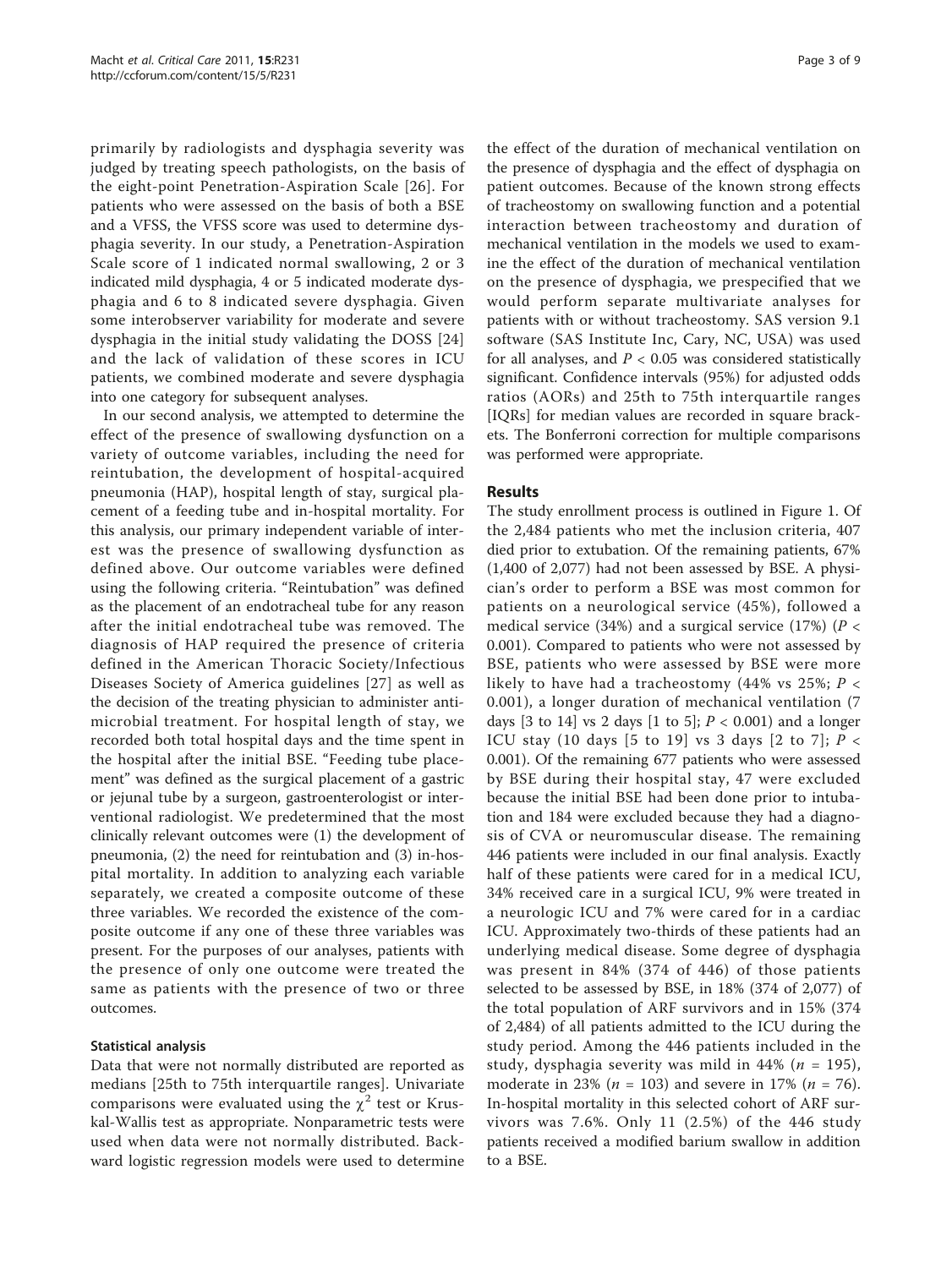<span id="page-3-0"></span>

Univariate analyses performed to evaluate patient characteristics associated with the presence of postextubation dysphagia are described in Table [1.](#page-4-0) Statistically significant risk factors for severe dysphagia included long duration of mechanical ventilation, reintubation, tracheostomy and male gender. In multivariate analysis, owing to an interaction between tracheostomy and duration of mechanical ventilation, we performed two separate analyses for those patients with versus without tracheostomy. In the analysis of patients without tracheostomy, after adjusting for age, gender and severity of illness, mechanical ventilation for more than seven days remained independently associated with moderate or severe dysphagia (AOR 2.84 [1.78 to 4.56];  $P < 0.01$ ). In the analysis of patients with tracheostomy, mechanical ventilation for more than seven days was not independently associated with moderate or severe dysphagia.

Among the 243 patients whose dysphagia resolved while they were in the hospital, the median duration of

dysphagia was 3 days [2 to 6 days] for those with mild dysphagia ( $n = 162$ ) and 6 days [4 to 12 days] for those with moderate or severe dysphagia ( $n = 81$ ). At the time of hospital discharge, dysphagia was present in more patients with moderate or severe dysphagia compared to those with mild dysphagia (55% (98 of 179) vs 17% (33 of 195);  $P < 0.0001$ ).

Univariate analyses performed to evaluate associations between the presence and severity of dysphagia and hospital outcomes are shown in Table [2](#page-4-0) and Figure [2.](#page-5-0) The presence of dysphagia was significantly associated with the number of hospital days after the initial BSE, discharge status, no oral intake (NPO) status, surgical placement of a feeding tube and composite outcome of pneumonia, reintubation or in-hospital mortality (Table [2\)](#page-4-0). Dysphagia was also independently and significantly associated with pneumonia, reintubation and in-hospital mortality (Figure [2\)](#page-5-0). In multivariate analysis, after adjusting for age and severity of illness, the presence of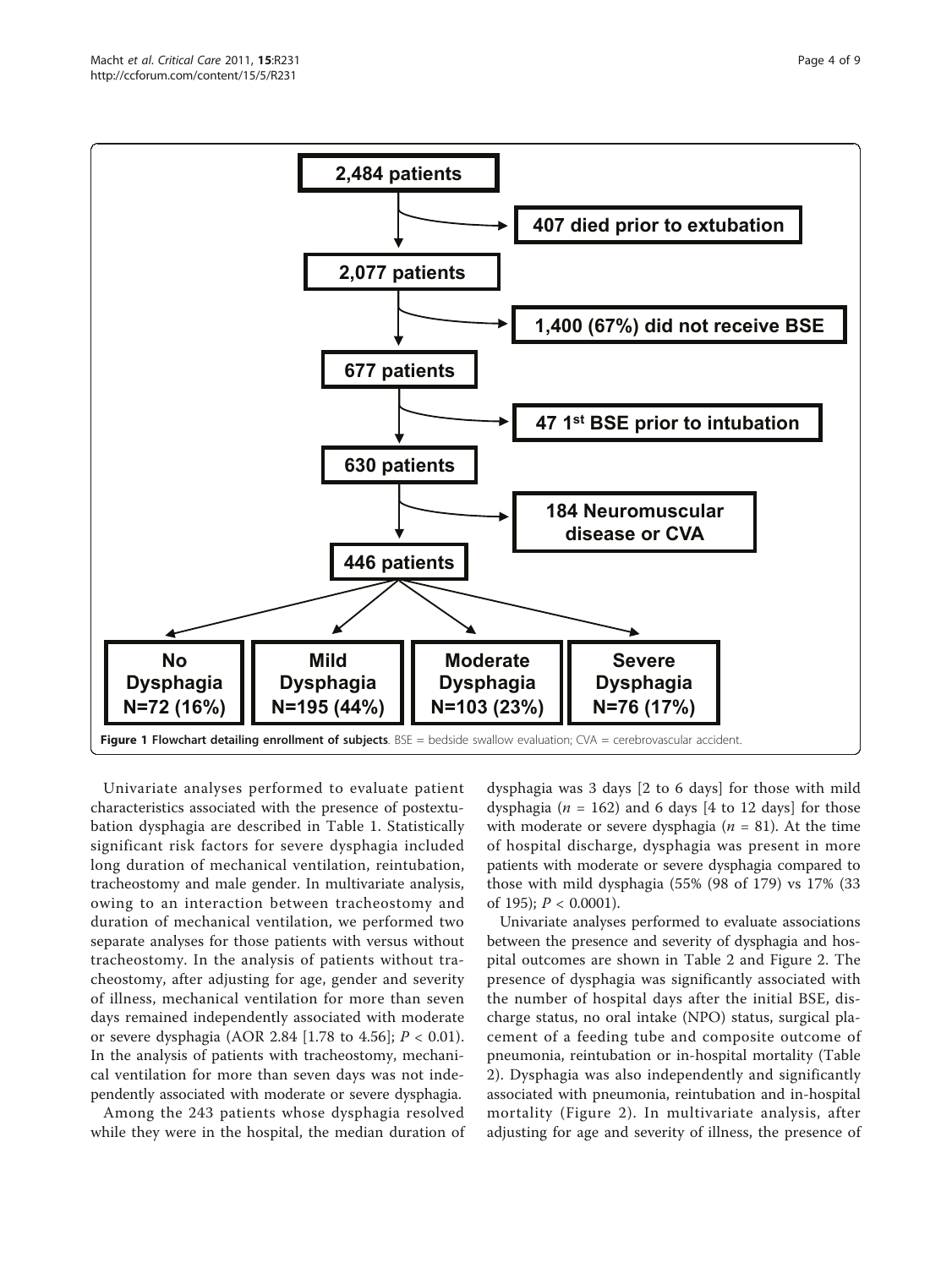<span id="page-4-0"></span>

|  |  |  |  | Table 1 Univariate analysis of risk factors for postextubation dysphagia |  |
|--|--|--|--|--------------------------------------------------------------------------|--|
|--|--|--|--|--------------------------------------------------------------------------|--|

|                                                                 | Dysphagia severity |                    |                                  |         |  |  |
|-----------------------------------------------------------------|--------------------|--------------------|----------------------------------|---------|--|--|
| <b>Risk factors</b>                                             | None $(n = 72)$    | Mild ( $n = 195$ ) | Moderate or severe ( $n = 179$ ) | P value |  |  |
| Age (years)                                                     | $50 \pm 15$        | $52 \pm 17$        | $54 \pm 17$                      | 0.22    |  |  |
| Male sex                                                        | 52 (72)            | 108 (55)           | 109(61)                          | 0.04    |  |  |
| Weight (kg)                                                     | $80 \pm 20$        | $83 \pm 24$        | $78 \pm 23$                      | 0.10    |  |  |
| Comorbidities, n (%)                                            |                    |                    |                                  |         |  |  |
| Acute MI                                                        | 8(11)              | 20(10)             | 23(13)                           | 0.73    |  |  |
| Heart failure                                                   | 15(21)             | 44 (23)            | 28 (16)                          | 0.22    |  |  |
| <b>COPD</b>                                                     | 14(19)             | 34 (17)            | 36(20)                           | 0.80    |  |  |
| Diabetes mellitus                                               | 19(26)             | 54 (28)            | 41(23)                           | 0.56    |  |  |
| <b>OSA</b>                                                      | 24 (33)            | 63 (32)            | 65 (36)                          | 0.71    |  |  |
| Pneumonia (before BSE)                                          | 32 (44)            | 69 (35)            | 79 (44)                          | 0.17    |  |  |
| SOFA score (without GCS score)                                  | $3.5$ [2 to 6]     | 4 [2 to 5]         | 3 [2 to 5]                       | 0.98    |  |  |
| Tracheostomy <sup>a</sup>                                       | 3(4)               | 25(13)             | 50 (28)                          | < 0.01  |  |  |
| Endotracheal tube size, n (%)                                   |                    |                    |                                  | 0.17    |  |  |
| 7.0 mm or less $(n = 74)$                                       | 10(14)             | 39(20)             | 25(15)                           |         |  |  |
| 7.5 mm ( $n = 108$ )                                            | 23(32)             | 38 (20)            | 47 (28)                          |         |  |  |
| 8.0 mm or greater ( $n = 251$ )                                 | 39 (54)            | 114(60)            | 98 (58)                          |         |  |  |
| Intubated in ED, $n$ $%$                                        | 15(21)             | 28(14)             | 32(18)                           | 0.41    |  |  |
| Reintubation (before BSE), $n$ (%) <sup>a</sup>                 | 10(14)             | 17(9)              | 43 (24)                          | < 0.01  |  |  |
| Ventilator days                                                 | 4 [2 to 7]         | 6 [3 to 11]        | 10 [5 to 17]                     | < 0.01  |  |  |
| Mechanical ventilation more than 7 days, $n$ (%) <sup>a,b</sup> | 15(21)             | 77 (39)            | 105 (59)                         | < 0.01  |  |  |

BSE = bedside swallow evaluation; COPD = chronic obstructive pulmonary disease; ED = emergency department; GCS = Glasgow Coma Scale; MI = myocardial infarction: OSA = obstructive sleep apnea; SD = standard deviation; SOFA = Sequential Organ Failure Assessment. Data are presented as n (%), means + SD or medians [25th to 75th percentiles]. <sup>a</sup>P < 0.05 for comparison of moderate or severe dysphagia to no dysphagia after Bonferroni correction. <sup>b</sup>P < 0.05 for comparison of mild to no dysphagia after Bonferroni correction.

moderate or severe dysphagia was independently associated with the composite outcome of pneumonia, reintubation or death (AOR 3.31 [1.89 to 5.90];  $P < 0.01$ ).

# **Discussion**

In a large group of critically ill patients, we have demonstrated that, among patients who were not assessed by BSE, both longer duration of mechanical ventilation and repeat intubation were associated with the development of dysphagia. In addition, we found that postextubation dysphagia often persists at the time of discharge and is associated with poor outcomes. Specifically, moderate or severe dysphagia is associated with an increased risk of

reintubation, development of pneumonia, longer hospital stay, reduced dietary intake, placement of feeding tubes, discharge to a nursing home and increased risk of death.

The exact frequency of postextubation dysphagia among all medical and surgical ICU patients remains unknown. The primarily limitations on understanding this frequency are (1) the absence of a widely accepted diagnostic standard for dysphagia and (2) the relatively small populations represented in the existing studies. Barker and colleagues [[17](#page-7-0)] conducted a retrospective chart review of 254 patients (including those with CVA) who required mechanical ventilation for more than 48 hours following cardiac surgery and found evidence of

|  |  |  |  |  |  |  |  |  |  | Table 2 Univariate analysis of patient outcomes by severity of dysphagia |
|--|--|--|--|--|--|--|--|--|--|--------------------------------------------------------------------------|
|--|--|--|--|--|--|--|--|--|--|--------------------------------------------------------------------------|

| P value |
|---------|
| < 0.01  |
| < 0.01  |
| < 0.01  |
| < 0.01  |
| < 0.01  |
| < 0.01  |
|         |

BSE = bedside swallow evaluation; NPO = no oral intake. Data are presented as n (%) or medians [25th to 75th percentiles]. <sup>a</sup>P < 0.05 for comparison of moderate or severe dysphagia to no dysphagia after Bonferroni correction. <sup>b</sup>P < 0.05 for comparison of mild to no dysphagia after Bonferroni correction. <sup>S</sup>P < 0.05 for comparison of moderate or severe dysphagia to mild dysphagia after Bonferroni correction. <sup>d</sup>Outcome data for pneumonia, reintubation and death are composite totals.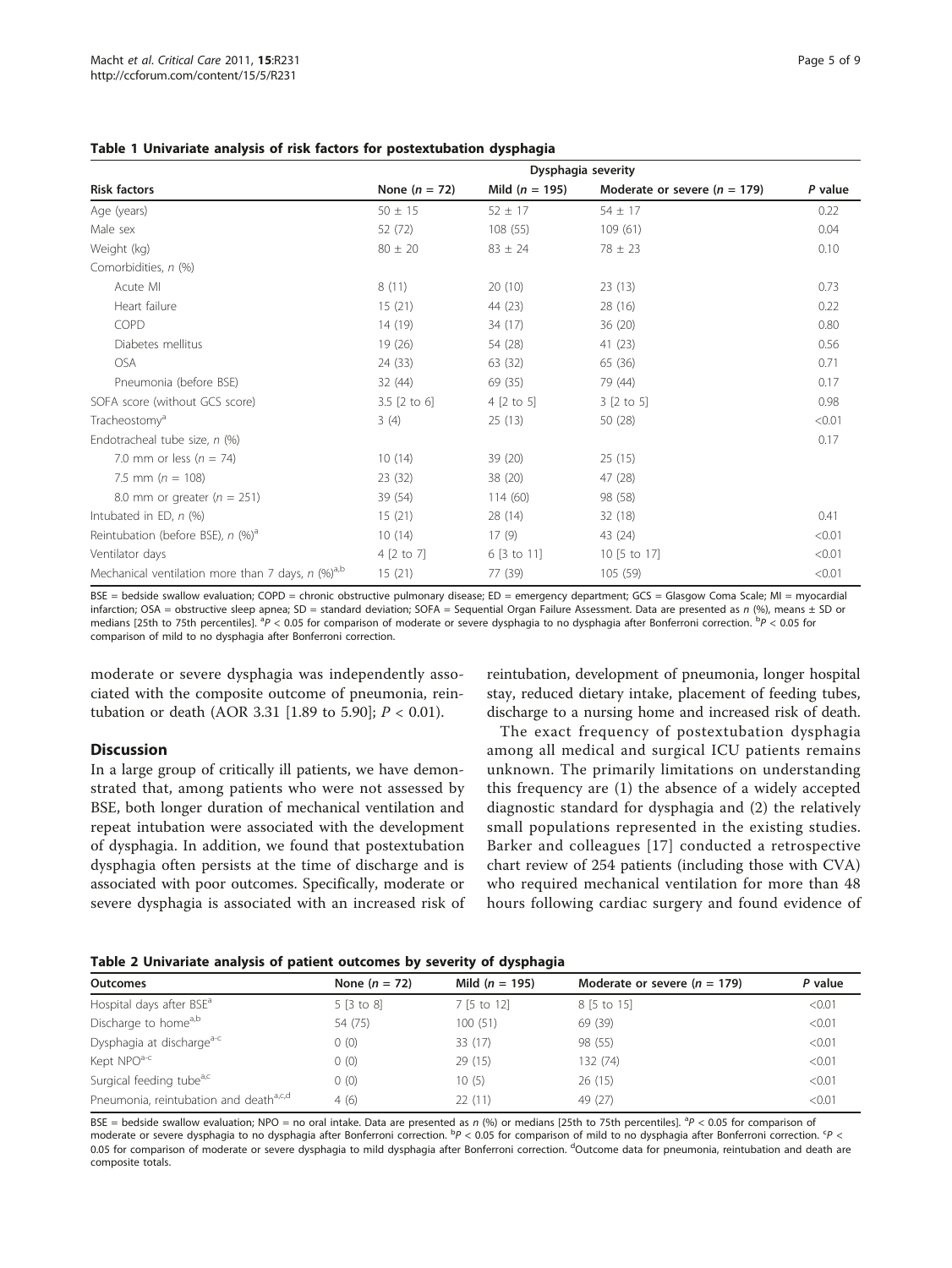<span id="page-5-0"></span>

dysphagia in 130 patients (51%) on the basis of BSE. El Solh and colleagues [\[21\]](#page-7-0) performed a fiberoptic endoscopic evaluation of swallowing (FEES) in 84 consecutive extubated medical ICU patients who did not have preexisting dysphagia, CVA or neuromuscular disease. In their study, aspiration occurred in 37 (44%) of 84 patients and was silent (that is, not associated with cough or patient discomfort and thus undetectable on BSE) in 11 of those 37 patients (13% of the total population). In a small study comparing FEES to BSE, Barquist et al. [\[19](#page-7-0)] randomized 70 recently extubated trauma surgery patients to receive either FEES or BSE and found evidence of aspiration in 5 (13.5%) of 37 in the FEES group and 2 (6%) of 33 in the BSE group. Ajemian and colleagues [\[28](#page-7-0)] performed FEES in 51 consecutive extubated surgical and medical ICU patients without a previous swallowing disorder and found aspiration in 27 (56%) of 48 patients, in 12 of whom it occurred silently (25% of the total). Importantly, over two-thirds of the

patients in our initial cohort did not undergo an evaluation for dysphagia, thus the true incidence of dysphagia among the patients in our study is uncertain. However, postextubation dysphagia was present in 84% (374 of 446) of those patients selected to undergo a BSE, representing 18% (374 of 2,077) of the total population of ARF survivors, and 15% (374 of 2,484) of all ICU admissions. Further research, including prospective observational studies, is necessary to determine the true frequency of postextubation dysphagia.

The association between intubation duration and severity of dysphagia is supported by Barker et al.'s review [[17\]](#page-7-0) as well as by two studies in which patients intubated for cardiopulmonary bypass were examined [[18,29\]](#page-7-0). However, this association has not been reported in other analyses [[19](#page-7-0),[21,28](#page-7-0),[30\]](#page-8-0). Many factors could account for this discrepancy, namely, differences in sample size, event rate and intubation duration. While this association is plausible based on the likely increased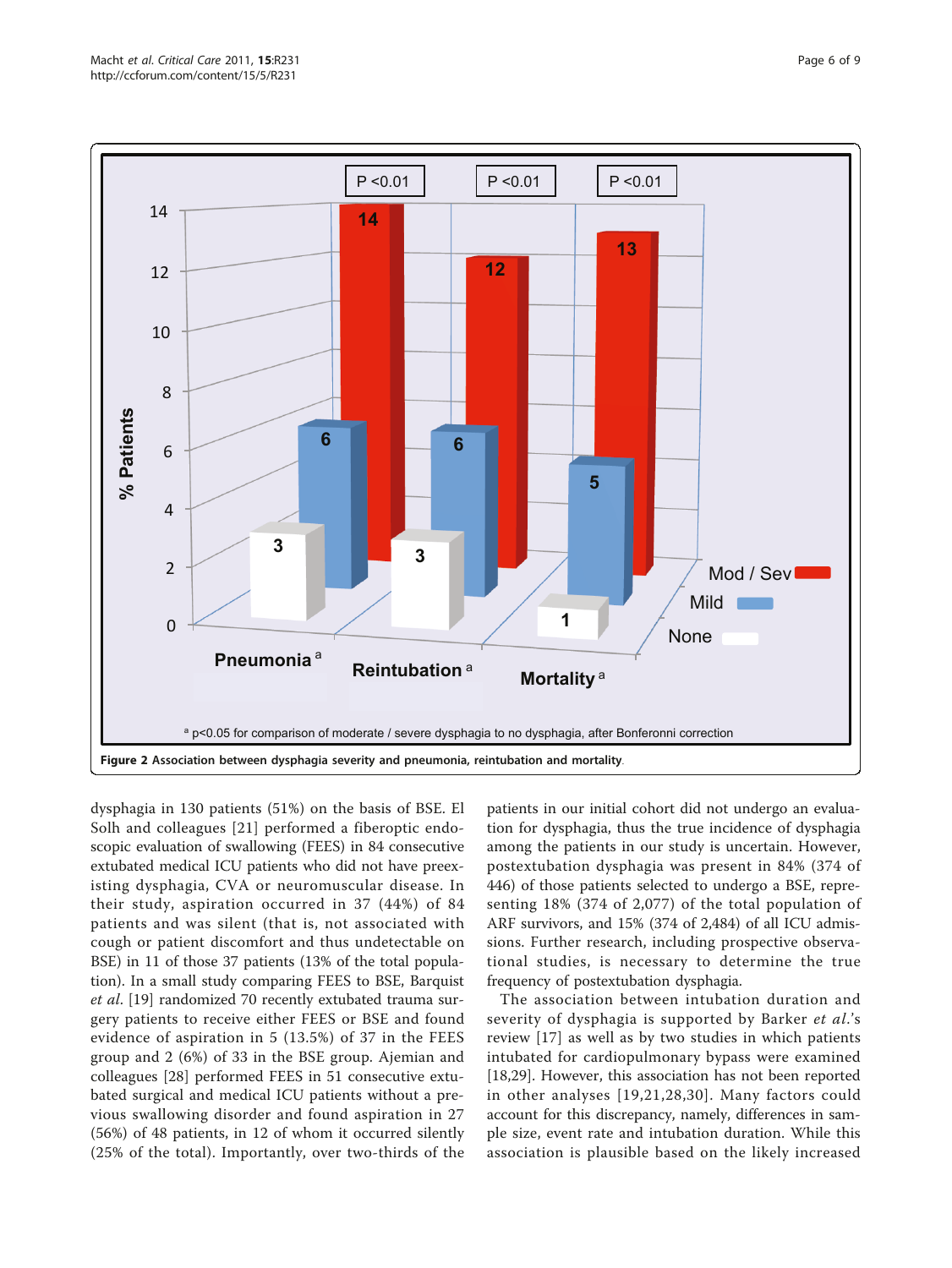degree of oral, pharyngeal and laryngeal damage in patients intubated for long periods, it also remains possible that short intubation duration is sufficient to cause dysphagia. The association between intubation duration and dysphagia, as well as the neuromotor and sensory mechanisms underlying swallowing dysfunction in newly extubated patients, needs to be further explored. Our study and that by Barker et al. [\[17](#page-7-0)] are the first to suggest that reintubation may be associated with the development of dysphagia, an association with potentially important applications for future dysphagia studies.

A recent review of the National Hospital Discharge Survey showed a significant association between dysphagia and both hospital length of stay and mortality [[31](#page-8-0)], but few studies have examined the association between patient outcome and dysphagia severity among extubated medical and surgical ICU patients without CVA or neuromuscular disease. Both El Solh et al. [\[21](#page-7-0)] and Ajemian et al. [[28\]](#page-7-0) found neither postextubation aspiration pneumonia nor any deaths in their studies. In contrast, 14% of the patients with moderate or severe dysphagia in our cohort had aspiration pneumonia, and 13% died while in the hospital, suggesting that either our cohort had a higher severity of illness or the FEESbased diet modifications used in these studies prevented these complications. Barker et al. [[17\]](#page-7-0) showed an association between dysphagia and reintubation, longer hospital stay, NPO and the presence of feeding tubes, although they did not record data on mortality.

Our study has several limitations. Sixty-seven percent of patients who survived to be extubated in our study were not assessed by BSE. We could study only those patients who had been assessed by BSE. Second, inherent in the design of our single-center, retrospective, observational cohort study is an inability to draw conclusions about causation. Similarly, some very important variables were inconsistently charted or not charted at all, and thus were not available for our analysis. For example, we were unable to obtain (1) GCS data to include in the SOFA score, (2) a reliable marker of sedation at the time of swallow evaluation, (3) height data to calculate both body mass index and height/endotracheal tube diameter ratio [\[32](#page-8-0)] and (4) reliable data on alcohol and tobacco use. Additionally, investigators in one previous study of postextubation dysphagia were able to obtain information on preadmission functional status, such as activities of daily living and preadmission swallowing dysfunction [\[21](#page-7-0)]. Although we attempted to control for this with admission severity of illness as well as exclusion of all patients with a history of CVA or neuromuscular dysfunction, we were not able to reliably obtain this information and thus omitted it from our analysis. Similarly, because we did not have data on the

presence of preexisting swallowing dysfunction, we were not able to exclude these patients from our analysis. This could have resulted in a falsely elevated number of patients classified as having postextubation dysphagia.

A second important limitation in this area of research is the lack of a firm diagnostic test to determine the presence or absence of dysphagia. Although the DOSS has been validated to correlate with dysphagia severity on the basis of VFSS [\[24](#page-7-0)], the score is ultimately based on the judgment of the treating speech pathologist. We acknowledge that this evaluation is inherently subjective. On the basis of studies in outpatients, FEES is likely a more sensitive measure of aspiration than either BSE or videofluoroscopy [\[33](#page-8-0)-[35](#page-8-0)]. Relatively few patients in our cohort were assessed by VFSS, and no patients were assessed by FEES. Further studies are necessary to explore the diagnosis, causes and complications of postextubation dysphagia.

# Conclusions

We have demonstrated that in a large group of survivors of mechanical ventilation, the development of postextubation dysphagia is associated with poor outcomes, including pneumonia, reintubation and death. Additionally, long duration of mechanical ventilation and prior reintubation are associated with the development of postextubation dysphagia. Understanding the mechanisms that contribute to postextubation dysphagia and developing methods to further address this disorder might decrease morbidity among a significant percentage of these critically ill patients.

## Key messages

♦ Swallowing dysfunction that occurs after mechanical ventilation, also known as "postextubation dysphagia," is likely common in a large population of medical and surgical ICU patients without preexisting neuromuscular disease.

♦ The results of this study suggest an independent association between postextubation dysphagia and poor patient outcomes, including pneumonia, reintubation and death.

♦ This study is the largest, and one of the first, to show that long duration of mechanical ventilation is associated with the development of postextubation dysphagia.

♦ Postextubation dysphagia persists at the time of discharge in a large portion of patients (131 (29%) of 446 patients in our study).

♦ Postextubation dysphagia is an underrecognized and potentially costly form of impairment in survivors of critical illness. Further research into this disorder is needed to identify its epidemiology and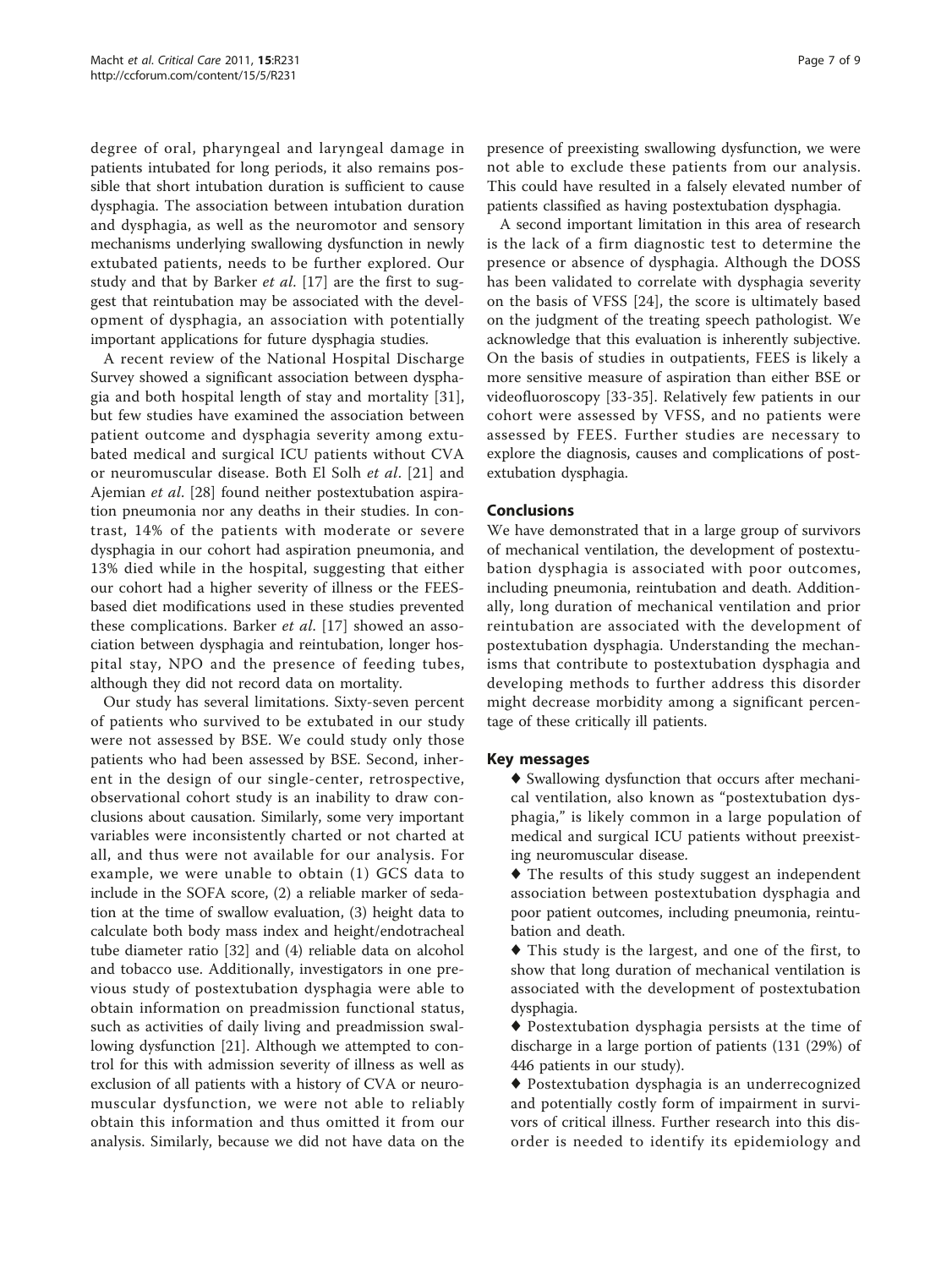# <span id="page-7-0"></span>pathophysiology as well as to develop diagnostic strategies and treatments.

#### Abbreviations

AOR: adjusted odds ratio; ARF: acute respiratory failure; BMI: body mass index; BSE: bedside swallow evaluation; CVA: cerebrovascular accident; DOSS: Dysphagia Outcome and Severity Scale; ED: emergency department; FEES: flexible endoscopic evaluation of swallowing; GCS: Glasgow Coma Scale; SOFA: Sequential Organ Failure Assessment; VFSS: videofluoroscopic studies of swallowing.

#### Acknowledgements

This work was supported by National Heart, Lung, and Blood Institute grant K24 089223 from the National Institutes of Health (Bethesda, MD, USA). We are grateful to Vivienne Smith, MS, RN, and Allen Wentworth, MEd, RRT (University of Colorado Hospital, Aurora, CO, USA), for their assistance with data collection in this study.

#### Author details

<sup>1</sup> Division of Pulmonary Sciences and Critical Care Medicine, University of Colorado Denver, 12700 East 19th Avenue, Aurora, CO 80045, USA. <sup>2</sup> Rehabilitation Therapy, University of Colorado Hospital, 12700 East 19th Avenue, Aurora, CO 80045, USA. <sup>3</sup> Division of Biostatistics and Bioinformatics, National Jewish Health, 1400 Jackson Street, Denver, CO 80206, USA.

#### Authors' contributions

MM conceived the study and contributed to data analysis, data collection and manuscript preparation. MM conceived the study and contributed to the data analysis and manuscript preparation. TW participated in the study design and contributed to the data collection. BJC, ABB and ELB contributed to the study design, analysis and manuscript preparation. AW contributed to the statistical analysis and manuscript preparation. All authors read and approved the final manuscript.

#### Competing interests

The authors declare that they have no competing interests.

Received: 19 July 2011 Revised: 19 August 2011 Accepted: 29 September 2011 Published: 29 September 2011

#### References

- 1. Behrendt CE: [Acute respiratory failure in the United States: incidence and](http://www.ncbi.nlm.nih.gov/pubmed/11035684?dopt=Abstract) [31-day survival.](http://www.ncbi.nlm.nih.gov/pubmed/11035684?dopt=Abstract) Chest 2000, 118:1100-1105.
- 2. Esteban A, Anzueto A, Frutos F, Alía I, Brochard L, Stewart TE, Benito S, Epstein SK, Apezteguía C, Nightingale P, Arroliga AC, Tobin MJ, for the Mechanical Ventilation International Study Group: [Characteristics and](http://www.ncbi.nlm.nih.gov/pubmed/11790214?dopt=Abstract) [outcomes in adult patients receiving mechanical ventilation: a 28-day](http://www.ncbi.nlm.nih.gov/pubmed/11790214?dopt=Abstract) [international study.](http://www.ncbi.nlm.nih.gov/pubmed/11790214?dopt=Abstract) JAMA 2002, 287:345-355.
- 3. Garland A, Dawson NV, Altmann I, Thomas CL, Phillips RS, Tsevat J, Desbiens NA, Bellamy PE, Knaus WA, Connors AF Jr, for the SUPPORT Investigators: [Outcomes up to 5 years after severe, acute respiratory](http://www.ncbi.nlm.nih.gov/pubmed/15596690?dopt=Abstract) [failure.](http://www.ncbi.nlm.nih.gov/pubmed/15596690?dopt=Abstract) Chest 2004, 126:1897-1904.
- Myhren H, Ekeberg Ø, Stokland O: [Health-related quality of life and return](http://www.ncbi.nlm.nih.gov/pubmed/20473149?dopt=Abstract) [to work after critical illness in general intensive care unit patients: a 1](http://www.ncbi.nlm.nih.gov/pubmed/20473149?dopt=Abstract) [year follow-up study.](http://www.ncbi.nlm.nih.gov/pubmed/20473149?dopt=Abstract) Crit Care Med 2010, 38:1554-1561.
- 5. Orme JF Jr, Romney JS, Hopkins RO, Pope D, Chan KJ, Thomsen G, Crapo RO, Weaver LK: [Pulmonary function and health-related quality of](http://www.ncbi.nlm.nih.gov/pubmed/12493646?dopt=Abstract) [life in survivors of acute respiratory distress syndrome.](http://www.ncbi.nlm.nih.gov/pubmed/12493646?dopt=Abstract) Am J Respir Crit Care Med 2003, 167:690-694.
- 6. Hopkins RO, Weaver LK, Collingridge D, Parkinson RB, Chan KJ, Orme JF Jr: [Two-year cognitive, emotional, and quality-of-life outcomes in acute](http://www.ncbi.nlm.nih.gov/pubmed/15542793?dopt=Abstract) [respiratory distress syndrome.](http://www.ncbi.nlm.nih.gov/pubmed/15542793?dopt=Abstract) Am J Respir Crit Care Med 2005, 171:340-347.
- De Jonghe B, Sharshar T, Lefaucheur JP, Authier FJ, Durand-Zaleski I, Boussarsar M, Cerf C, Renaud E, Mesrati F, Carlet J, Raphaël JC, Outin H, Bastuji-Garin S, Groupe de Réflexion et d'Etude des Neuromyopathies en Réanimation: [Paresis acquired in the intensive care unit: a prospective](http://www.ncbi.nlm.nih.gov/pubmed/12472328?dopt=Abstract) [multicenter study.](http://www.ncbi.nlm.nih.gov/pubmed/12472328?dopt=Abstract) JAMA 2002, 288:2859-2867.
- 8. Herridge MS, Tansey CM, Matté A, Tomlinson G, Diaz-Granados N, Cooper A, Guest CB, Mazer CD, Mehta S, Stewart TE, Kudlow P, Cook D, Slutsky AS, Cheung AM, Canadian Critical Care Trials Group: [Functional](http://www.ncbi.nlm.nih.gov/pubmed/21470008?dopt=Abstract) [disability 5 years after acute respiratory distress syndrome.](http://www.ncbi.nlm.nih.gov/pubmed/21470008?dopt=Abstract) N Engl J Med 2011, 364:1293-1304.
- 9. Ali NA, O'Brien JM Jr, Hoffmann SP, Phillips G, Garland A, Finley JC, Almoosa K, Hejal R, Wolf KM, Lemeshow S, Connors AF Jr, Marsh CB, Midwest Critical Care Consortium: [Acquired weakness, handgrip strength,](http://www.ncbi.nlm.nih.gov/pubmed/18511703?dopt=Abstract) [and mortality in critically ill patients.](http://www.ncbi.nlm.nih.gov/pubmed/18511703?dopt=Abstract) Am J Respir Crit Care Med 2008, 178:261-268.
- 10. Ekberg O, Hamdy S, Woisard V, Wuttge-Hannig A, Ortega P: [Social and](http://www.ncbi.nlm.nih.gov/pubmed/11956839?dopt=Abstract) [psychological burden of dysphagia: its impact on diagnosis and](http://www.ncbi.nlm.nih.gov/pubmed/11956839?dopt=Abstract) [treatment.](http://www.ncbi.nlm.nih.gov/pubmed/11956839?dopt=Abstract) Dysphagia 2002, 17:139-146.
- 11. Marik PE: [Aspiration pneumonitis and aspiration pneumonia.](http://www.ncbi.nlm.nih.gov/pubmed/11228282?dopt=Abstract) N Engl J Med 2001, 344:665-671.
- 12. Martino R, Foley N, Bhogal S, Diamant N, Speechley M, Teasell R: [Dysphagia](http://www.ncbi.nlm.nih.gov/pubmed/16269630?dopt=Abstract) [after stroke: incidence, diagnosis, and pulmonary complications.](http://www.ncbi.nlm.nih.gov/pubmed/16269630?dopt=Abstract) Stroke 2005, 36:2756-2763.
- 13. Skoretz SA, Flowers HL, Martino R: [The incidence of dysphagia following](http://www.ncbi.nlm.nih.gov/pubmed/20202948?dopt=Abstract) [endotracheal intubation: a systematic review.](http://www.ncbi.nlm.nih.gov/pubmed/20202948?dopt=Abstract) Chest 2010, 137:665-673.
- 14. Herrera LJ, Correa AM, Vaporciyan AA, Hofstetter WL, Rice DC, Swisher SG, Walsh GL, Roth JA, Mehran RJ: [Increased risk of aspiration and pulmonary](http://www.ncbi.nlm.nih.gov/pubmed/17126095?dopt=Abstract) [complications after lung resection in head and neck cancer patients.](http://www.ncbi.nlm.nih.gov/pubmed/17126095?dopt=Abstract) Ann Thorac Surg 2006, 82:1982-1988.
- 15. Smith-Hammond CA, New KC, Pietrobon R, Curtis DJ, Scharver CH, Turner DA: Prospective analysis of incidence and risk factors of dysphagia in spine surgery patients: comparison of anterior cervical, posterior cervical, and lumbar procedures. Spine (Phila Pa 1976) 2004, 29:1441-1446.
- 16. Ward EC, Bishop B, Frisby J, Stevens M: [Swallowing outcomes following](http://www.ncbi.nlm.nih.gov/pubmed/11843728?dopt=Abstract) [laryngectomy and pharyngolaryngectomy.](http://www.ncbi.nlm.nih.gov/pubmed/11843728?dopt=Abstract) Arch Otolaryngol Head Neck Surg 2002, 128:181-186.
- 17. Barker J, Martino R, Reichardt B, Hickey EJ, Ralph-Edwards A: [Incidence and](http://www.ncbi.nlm.nih.gov/pubmed/19399206?dopt=Abstract) [impact of dysphagia in patients receiving prolonged endotracheal](http://www.ncbi.nlm.nih.gov/pubmed/19399206?dopt=Abstract) [intubation after cardiac surgery.](http://www.ncbi.nlm.nih.gov/pubmed/19399206?dopt=Abstract) Can J Surg 2009, 52:119-124.
- 18. Rousou JA, Tighe DA, Garb JL, Krasner H, Engelman RM, Flack JE, Deaton DW: [Risk of dysphagia after transesophageal echocardiography](http://www.ncbi.nlm.nih.gov/pubmed/10735685?dopt=Abstract) [during cardiac operations.](http://www.ncbi.nlm.nih.gov/pubmed/10735685?dopt=Abstract) Ann Thorac Surg 2000, 69:486-490.
- 19. Barquist E, Brown M, Cohn S, Lundy D, Jackowski J: [Postextubation](http://www.ncbi.nlm.nih.gov/pubmed/11546969?dopt=Abstract) [fiberoptic endoscopic evaluation of swallowing after prolonged](http://www.ncbi.nlm.nih.gov/pubmed/11546969?dopt=Abstract) [endotracheal intubation: a randomized, prospective trial.](http://www.ncbi.nlm.nih.gov/pubmed/11546969?dopt=Abstract) Crit Care Med 2001, 29:1710-1713.
- 20. de Larminat V, Montravers P, Dureuil B, Desmonts JM: [Alteration in](http://www.ncbi.nlm.nih.gov/pubmed/7874899?dopt=Abstract) [swallowing reflex after extubation in intensive care unit patients.](http://www.ncbi.nlm.nih.gov/pubmed/7874899?dopt=Abstract) Crit Care Med 1995, 23:486-490.
- 21. El Solh A, Okada M, Bhat A, Pietrantoni C: [Swallowing disorders post](http://www.ncbi.nlm.nih.gov/pubmed/12904855?dopt=Abstract) [orotracheal intubation in the elderly.](http://www.ncbi.nlm.nih.gov/pubmed/12904855?dopt=Abstract) Intensive Care Med 2003, 29:1451-1455.
- 22. Heffner JE: [Swallowing complications after endotracheal extubation:](http://www.ncbi.nlm.nih.gov/pubmed/20202944?dopt=Abstract) [moving from](http://www.ncbi.nlm.nih.gov/pubmed/20202944?dopt=Abstract) "whether" to "how.". Chest 2010, 137:509-510.
- 23. Stauffer JL, Olson DE, Petty TL: [Complications and consequences of](http://www.ncbi.nlm.nih.gov/pubmed/7457492?dopt=Abstract) [endotracheal intubation and tracheotomy: a prospective study of 150](http://www.ncbi.nlm.nih.gov/pubmed/7457492?dopt=Abstract) [critically ill adult patients.](http://www.ncbi.nlm.nih.gov/pubmed/7457492?dopt=Abstract) Am J Med 1981, 70:65-76.
- 24. O'Neil KH, Purdy M, Falk J, Gallo L: [The Dysphagia Outcome and Severity](http://www.ncbi.nlm.nih.gov/pubmed/10341109?dopt=Abstract) [Scale.](http://www.ncbi.nlm.nih.gov/pubmed/10341109?dopt=Abstract) Dysphagia 1999, 14:139-145.
- 25. National Dysphagia Diet Task Force: The National Dysphagia Diet: Standardization for Optimal Care Chicago: National Dysphagia Diet Task Force; 2002.
- 26. Rosenbek JC, Robbins JA, Roecker EB, Coyle JL, Wood JL: [A penetration](http://www.ncbi.nlm.nih.gov/pubmed/8721066?dopt=Abstract)[aspiration](http://www.ncbi.nlm.nih.gov/pubmed/8721066?dopt=Abstract) scale. Dysphagia 1996, 11:93-98.
- 27. American Thoracic Society; Infectious Diseases Society of America: [Guidelines for the management of adults with hospital-acquired,](http://www.ncbi.nlm.nih.gov/pubmed/15699079?dopt=Abstract) [ventilator-associated, and healthcare-associated pneumonia.](http://www.ncbi.nlm.nih.gov/pubmed/15699079?dopt=Abstract) Am J Respir Crit Care Med 2005, 171:388-416.
- 28. Ajemian MS, Nirmul GB, Anderson MT, Zirlen DM, Kwasnik EM: [Routine](http://www.ncbi.nlm.nih.gov/pubmed/11296115?dopt=Abstract) [fiberoptic endoscopic evaluation of swallowing following prolonged](http://www.ncbi.nlm.nih.gov/pubmed/11296115?dopt=Abstract) [intubation: implications for management.](http://www.ncbi.nlm.nih.gov/pubmed/11296115?dopt=Abstract) Arch Surg 2001, 136:434-437.
- 29. Hogue CW Jr, Lappas GD, Creswell LL, Ferguson TB, Sample M, Pugh D, Balfe D, Cox JL, Lappas DG: [Swallowing dysfunction after cardiac](http://www.ncbi.nlm.nih.gov/pubmed/7637370?dopt=Abstract) [operations: associated adverse outcomes and risk factors including](http://www.ncbi.nlm.nih.gov/pubmed/7637370?dopt=Abstract)